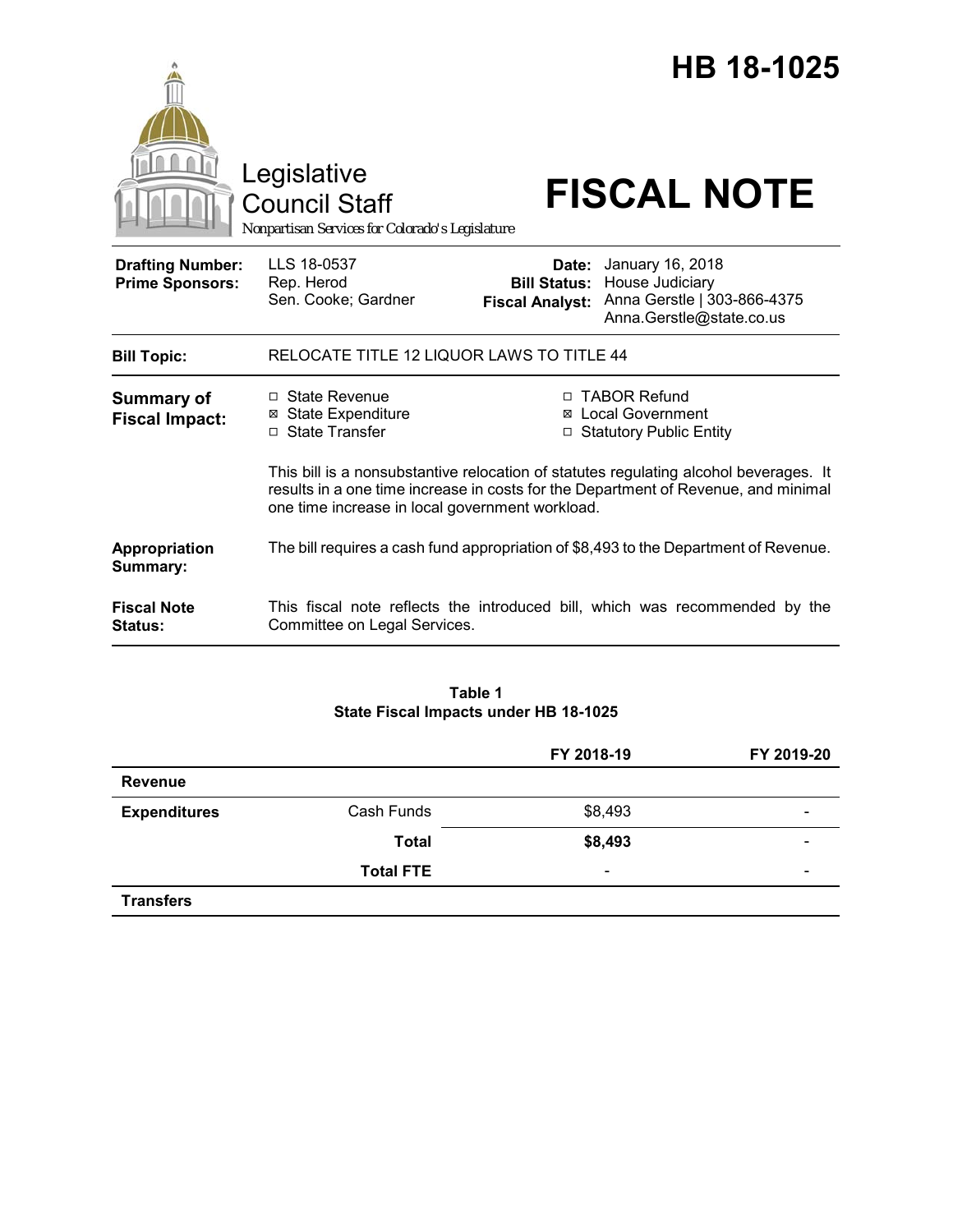January 16, 2018

# Page 2 **HB 18-1025**

#### **Summary of Legislation**

This bill relocates the statutes regulating alcohol beverages from Title 12 to a newly created Title 44 of the Colorado Revised Statutes and makes minor technical changes.

#### **Background**

The Committee on Legal Services is currently supervising the Office of Legislative Legal Services in a project to recodify Title 12 of the C.R.S., as directed by Senate Bill 16-163. In anticipation of this recodification, House Bill 17-1006 was enacted to allow agencies to request the Secretary of State to update statutory citations in the Code of Colorado Regulations without the agency notice, comment, or hearing requirements of the Administrative Procedure Act

#### **State Expenditures**

In FY 2018-19 only, the bill increases expenditures from the Liquor Enforcement Division Cash Fund by \$8,493 in the Department of Revenue. Of this amount, \$4,630 is required to update the case management system used for enforcement actions and investigations, to be reappropriated to the Office of Information Technology, and \$2,400 is required to update statutory citations in the MyLO licensing management system. In addition, approximately \$691 is required to update signage that liquor licensees are required to post on the licensed premise, and \$772 is required to update citation books used by compliance and criminal investigators to issue summons for violations of statute.

The costs for the citation books (\$772) and updates to the case management system (\$4,630) are required for both SB 18-036 and this bill. Should both bills pass, only one appropriation is required for those costs.

In addition, the bill increases the workload for the department to update forms, resource guides, training presentations, and other documents. The workload increase can be accomplished within existing appropriations.

#### **Local Government**

The Colorado District Attorneys Council (CDAC) maintains a statewide case management system that contains statutory citations of offenses used in the preparation of criminal complaints. CDAC will have a minimal one-time workload increase to update its system with new citations for the relocated criminal offenses included in this bill.

## **Effective Date**

The bill takes effect August 8, 2018, if the General Assembly adjourns on May 9, 2018, as scheduled, and no referendum petition is filed.